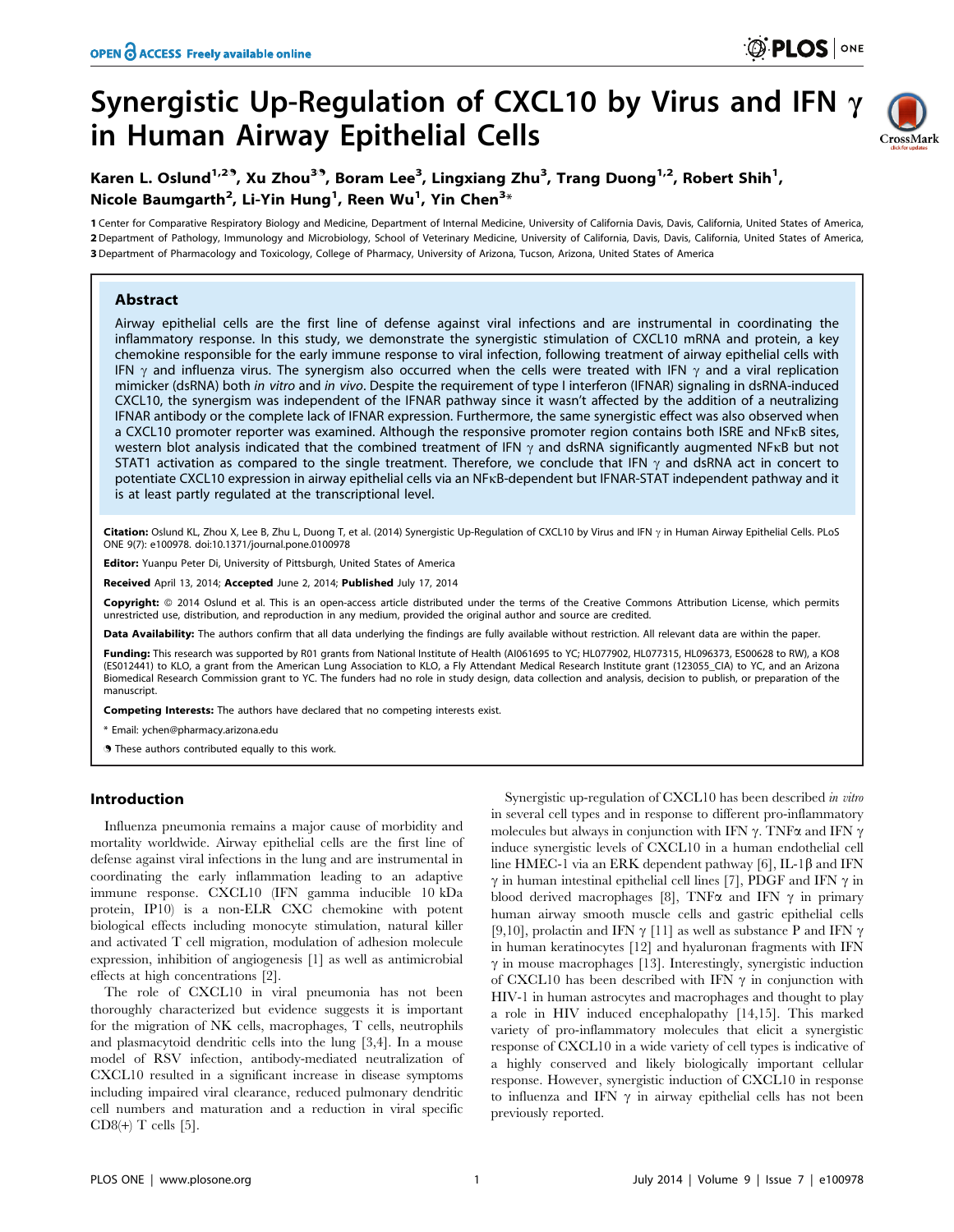In this study, we demonstrate synergistic induction of CXCL10 in well differentiated primary human bronchial epithelial (HBE) cells following influenza virus infection and the treatment with IFN  $\gamma$ . We further demonstrate that this synergy was mediated by the interaction between dsRNA (an intermediate of viral replication) and IFN  $\gamma$  *in vitro* and *in vivo*. In the follow-up mechanistic study, this synergism was found to be transcriptionally regulated as demonstrated by a chimeric promoter reporter gene assay. In addition, it was not dependent of the IFNAR pathway as neither the neutralizing antibody to IFNAR nor the IFNAR deficiency affected the synergism. Finally, NFkB, but not STAT1, appeared to mediate this synergism.

## Materials and Methods

## Culture and treatments of primary human bronchial epithelial (HBE) cells

Human bronchial tissues were purchased from the commercial source (National Disease Research Interchange, Philadelphia, PA) as described before [16,17]. No tissues from patients diagnosed with lung-related diseases were used. All those lungs were either autopsy leftovers or were rejected for transplant. They were sent to us with arbitrary numerical code. No identity link to the actual patient can be identified. Protease-dissociated HBE cells were plated on Transwell<sup>®</sup> chambers (Corning) and were maintained in immersed culture conditions until they reached confluence when they were transferred to an air-liquid interface (ALI) culture condition [16,17]. At air-liquid interface, the cells were maintained in a Ham's F12/DMEM (1:1) with the addition of transferrin (5  $\mu$ g/ml), insulin (5  $\mu$ g/ml), cholera toxin (10 ng/ml), epidermal growth factor (10 ng/ml), dexamethasone (0.1  $\mu$ M), bovine hypothalamus extract (15  $\mu$ g/ml), BSA (0.5 mg/ml) and all-*trans*retinoic acid (30 nM). Cells were maintained at ALI for 7 days and were placed in basal media devoid of the additives, with the exception of retinoic acid, overnight prior to the experiments. Recombinant IFN  $\gamma$  was purchased from R&D Systems and synthetic double stranded (ds) RNA (i.e. poly I:C) from EMD Biosciences. IFN  $\gamma$  was used at 50 ng/ml and poly I:C at 25  $\mu$ g/ ml. A neutralizing antibody to IFNAR was obtained from US Biologics and used at  $2.5 \mu g/ml$  [18]. Both IKB kinase and JAK inhibitors were purchased from EMD Biosciences and used at  $5 \mu M$ . For influenza infection, cells were infected with the influenza virus strain MEM at 1200 HAU.

#### Mice

For in vivo study, BALB/c mice were purchased from Charles Rivers Laboratories and used at 6–8 weeks of age for intratracheal instillations. For primary airway epithelial cell cultures, IFNAR null mice were a kind gift from Dr. Nicole Baumgarth (UCD) and the wild-type controls mice were C57BL/6J. Mice were used at 8–10 weeks of age. All protocols described were approved by the University of California, Davis and University of Arizona, which were responsible for the proper care and use of experimental animals.

## Culture and treatments of primary mouse tracheal epithelial (MTE) cells

The protocol was performed as described previously [19]. Briefly, at the time of necropsy, the chest and cervical region were exposed. A small puncture was placed in the proximal trachea to allow cannulation with sterile 0.86 mm polyethylene tubing (Intramedic Clay Adams) which was secured in place with a 3.0 silk suture. A loose suture was placed at the distal end of the trachea just proximal to the carina. The trachea was dissected free

and immediately placed in DMEM at  $4^{\circ}$ C. And each trachea gently inflated with 0.2% protease through the tracheal cannula after tightening the distal suture. Dissociated epithelial cells were gently harvested by injecting 5 milliliters of cell culture media through the trachea. MTE cells from all tracheas were pooled and re-suspended in cell culture media prior to plating on Transwell chambers (Corning) coated with Purcol<sup>®</sup> (Advanced Biomatrix). MTE cells were maintained in submerged conditions until confluent at which time they were kept in air-liquid interface conditions for one week in the presence of 100 nM retinoic acid. For the experiments, MTE cells were treated with 50 ng recombinant murine IFN  $\gamma$  (R and D systems) and/or 25  $\mu$ g dsRNA for 24 hours.

#### Mouse model of synergism

The protocol was performed as described previously [20,21]. Briefly, BALB/c mice were anesthetized with isoflorane. In dorsal recumbancy, the tongue was gently pulled out, and a pipette tip was gently inserted into their laryngeal region through the oral cavity. 2 mg of dsRNA and/or 5  $\mu$ g of recombinant murine IFN  $\gamma$ in 50 ml of LPS free PBS was deposited and breathed in. LPS free PBS was used as the control. Mice were kept in an upright position until recovery from anesthesia. Twenty four hours later, mice were euthanized, and lungs were lavaged with 1 ml PBS. All lungs were flash frozen in liquid nitrogen for subsequent RNA isolation.

#### RNA isolation and real-time RT-PCR

Total RNA was extracted with TRIzol<sup>®</sup> reagent (Invitrogen) and cDNA was generated from an equal amount of RNA  $(1 \mu g)$ per reaction) by Moloney's murine leukemia virus-reverse transcriptase (Applied Biosystems) using random hexamers (Invitrogen). SYBR Green Master Mix (Roche Applied Science) and the ABI7900HT Detection System (Applied Biosystems) were used following the manufacturer's protocol for real-time PCR analysis. The relative mRNA amount of each sample was calculated based on its threshold cycle, Ct, in comparison to the Ct of the housekeeping gene, beta actin or glyceraldehyde 3-phosphate dehydrogenase (GAPDH). The results are presented as  $2^{-(Ct)}$ CXCL10– Ct of housekeeping gene) as fold induction over the control condition. The purity of the amplified product was determined as a single peak of the dissociation curve. Throughout the study, there was no observable fluctuation in the Ct values of the housekeeping genes from different treatment conditions. Primers to human and murine CXCL10 were purchased from SA Biosciences. The primer sequences for human beta actin are as follows: forward: TGTGTCCGTCGTGGATCTGA and reverse: CCTGCTTCACCACCTTCTTGAT. The primer sequences for murine GAPDH are as follows: forward: TCCTCCACCTTT-GACGCTG and reverse: ACCACCCTGTTGCTGTAGCC.

#### CXCL10 ELISA

In preparation for collecting conditioned media from primary human airway epithelial cells, the cells were washed twice with sterile PBS. Fresh media containing IFN  $\gamma$  and/or poly I:C was placed basally with 100 µl of media placed apically. Following a 24 hour incubation, the media was harvested, centrifuged to remove any cellular debris and stored at  $-80^{\circ}$ C. Bronchoalveolar lavage fluid was used for the murine CXCL10 ELISA. Commercially available ELISA kits were used according to the manufacturer's directions (R&D Systems). Results were normalized to the amount of conditioned media or lavage fluid and expressed as ng/ ml or pg/ml.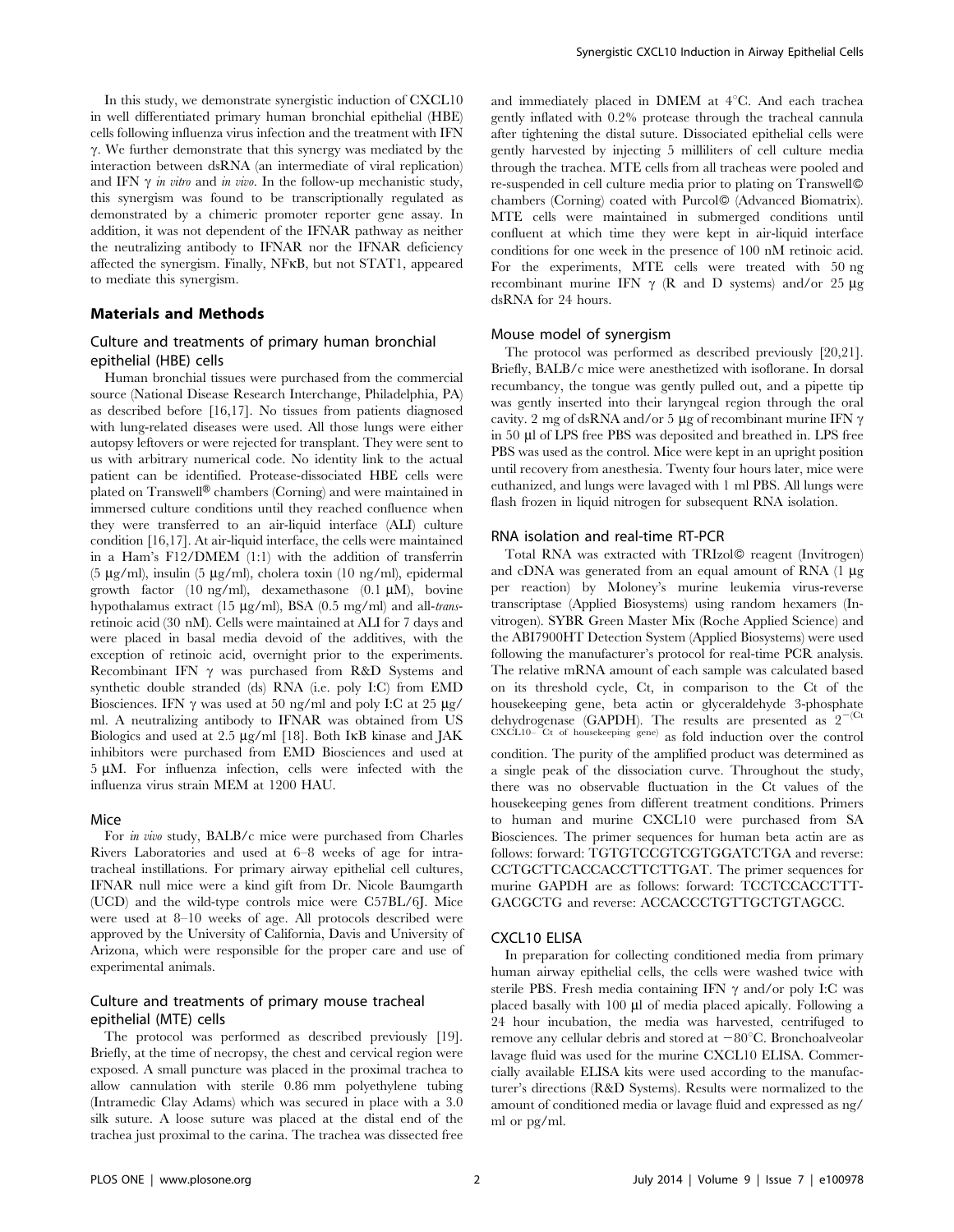#### Luciferase assay

The construct contains 735 bp upstream of the transcription start site of CXCL10 was cloned into PGL3 luciferase reporter vector (promega). The construct was confirmed by DNA sequencing. Early differentiated HBE cells (7 days) were transfected with CXCL10 promoter-luciferase construct and pRL-TK using Lipofectamine 2000 (Invitrogen) according to the manufacturer's specifications. pRL-TK was used as the internal control for normalizing transfection efficiency. The empty vector, pGL3 basic was used as a negative control. In brief, cells were plated onto 12 well plates at 80–90% confluency. The next day, cells were washed twice with Opti-MEM (Invitrogen) before transfection. The cells were incubated at  $37^{\circ}$ C with the mixture of DNA constructs and Lipofectamine 2000 in Opti-MEM for 5–6 hours at which time cell culture media was also added to the cells. Transfected cultures were treated with 50 ng/ml IFN  $\gamma$  and/or 25 µg poly I:C for 24 hours. A dual luciferase reporter assay kit (Promega) was used following the manufacturer's protocol. For each transfection, the relative firefly luciferase activity was normalized to the renilla luciferase activity.

#### Neutralization of IFNAR

 $2.5 \mu g/ml$  of a mouse monoclonal antibody to chain 2 of the human alpha, beta, omega interferon receptor (IFNAR) was added to culture media of cells for 1 hour prior to the start of the experiment. This antibody has previously been documented to neutralize the extracellular domain of the human type I interferon receptor with high affinity at the dose used in this study [18]. IFN  $\gamma$  and/or poly I:C were added to the culture media following the pre-incubation period and with the IFNRA antibody still present. Mouse IgG was used as the control. Following a 24 hour incubation, RNA isolation and qPCR were performed as previously described.

#### Statistical analysis

Data are expressed as mean  $\pm$  SE. Experiments were conducted in triplicate with at least three independent cultures. Group differences were calculated using an Analysis of Variance (ANOVA) followed by a Bonferroni multiple comparison test. Differences were considered significant for p values less than 0.05.

#### Results

## Synergistic stimulation of CXCL10 mRNA following influenza virus infection and IFN  $\gamma$  treatment in HBE cells

As shown in Fig. 1A, well differentiated HBE cells demonstrated significant synergistic induction of CXCL10 mRNA following infection with the MEM influenza virus and treatment with IFN  $\gamma$ . CXCL10 induction was also significantly elevated following the combined treatment of MEM and IFN  $\gamma$  treatment as compared to the treatment with IFN  $\gamma$  alone. Consistently, potentiation of CXCL10 protein production by the combined treatments was detected in the cell culture supernatant from HBE cells (Fig. 1B). Apical release of CXCL10 was enhanced in all treatment conditions with more pronounced levels detected in the combined MEM infection and IFN  $\gamma$  treatment (Fig. 1B). Interestingly, significant levels of CXCL10 were also released basally except that they were much lower than the apical secretion. These results demonstrate that influenza virus in combination with IFN  $\gamma$ synergistically induce CXCL10 mRNA and protein production from primary human airway epithelial cells.

## Synergistic stimulation of CXCL10 mRNA and protein by IFN  $\gamma$  and dsRNA in HBE cells

Because viral replication and its intermediate-double stranded (ds) RNA have been shown to mediate many influenza induced phenotypes. We then examined the possibility if dsRNA could synergize with IFN  $\gamma$  in the induction of CXCL10. As shown in Fig. 2A, HBE cells demonstrated synergistic induction of CXCL10 mRNA in a time dependent manner starting as early as 3 hours after treatment. Treatment with IFN  $\gamma$  and dsRNA resulted in significant synergistic induction of CXCL10 mRNA levels at all the time points. Combined treatment for 24 hours resulted in an over 8000 fold induction of CXCL10 mRNA. Consistently, Fig. 2B demonstrates potentiation of CXCL10 protein in cell culture supernatant from HBE cells treated for 24 hours. Apical release of CXCL10 was enhanced in all treatment conditions with more pronounced levels detected in the combined IFN  $\gamma$  and dsRNA treatment. Significant levels of CXCL10 were also released basally, although the levels were much lower than the apical secretions. These results suggest that the synergy between influenza infection and IFN  $\gamma$  treatment may be caused by the interaction between dsRNA- and IFN  $\gamma$ -mediated signaling pathways.

## Synergistic stimulation of CXCL10 mRNA and protein in vivo

To determine whether IFN  $\gamma$  and dsRNA synergistically induce CXCL10 in vivo, we performed intra-tracheal delivery of IFN  $\gamma$ and dsRNA in BALB/c mice and examined CXCL10 mRNA and protein levels. As shown in Fig. 3A, dsRNA alone induced a significant increase in CXCL10 mRNA, and IFN  $\gamma$  and dsRNA treatment together synergistically induced CXCL10 mRNA 54 fold in mouse lung. Likewise, Fig. 3B demonstrates a significant induction of CXCL10 protein in bronchoalveolar lavage fluid after treatment with dsRNA and synergistic induction following IFN  $\gamma$  and dsRNA treatment. These results demonstrate synergistic induction of CXCL10 mRNA and protein *in vivo* following IFN  $\gamma$  and dsRNA treatment.

## Synergistic stimulation of CXCL10 gene by IFN  $\gamma$  and dsRNA is independent of the type I interferon pathway

Because dsRNA is known to induce the type I interferon pathway, we investigated the involvement of this pathway by using a neutralizing antibody to human IFNAR. Fig. 4A demonstrates that the IFNAR neutralizing antibody did not affect synergistic induction of CXCL10 mRNA in HBE cells, although it did repress dsRNA-induced CXCL10. To confirm this result, we isolated MTE cells from IFNAR null mice, which were completely lack of IFNAR expression. Fig. 4B demonstrates that the lack of IFNAR did not affect the synergistic induction of CXCL10. Interestingly, induction of CXCL10 by dsRNA alone was significantly impaired in the MTE cells from IFNAR null mice as compared to the cells from wild-type mice. Taken together, these results demonstrate that synergistic induction of CXCL10 mRNA was independent of the type I interferon receptor in both human and mouse airway epithelial cells. In contrast, dsRNA-induced CXCL10 appeared to depend on the type I interferon receptor, suggesting that the synergy may be mediated via a different pathway.

## The synergy between IFN  $\gamma$  and dsRNA on CXCL10 promoter

Because of the rapid elevation of CXCL10 by IFN  $\gamma$  and/or dsRNA (Fig. 2A), we tested the possibility if this synergy occurred at transcriptional level by transient transfection of the HBE cells with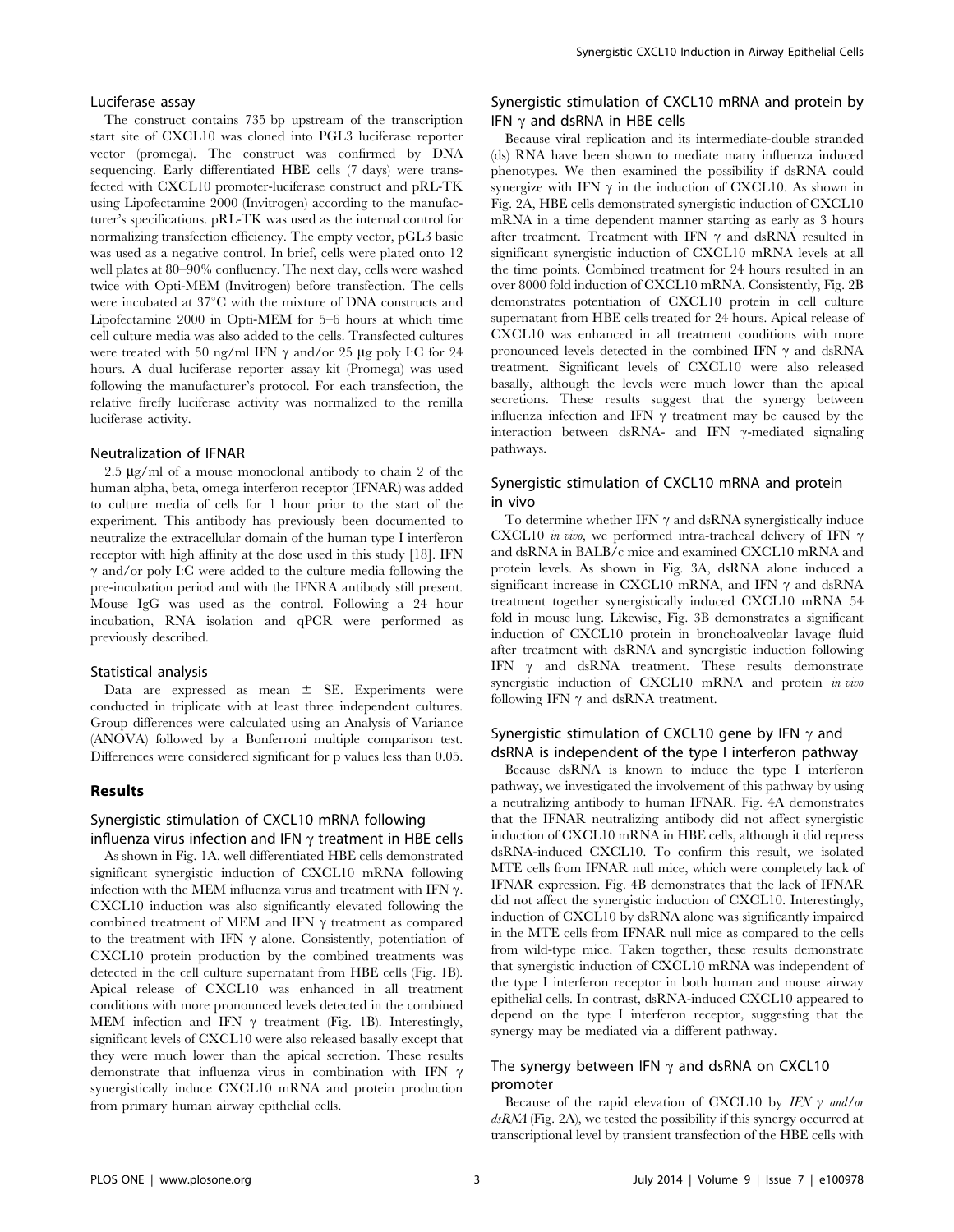

Figure 1. CXCL10 mRNA and protein induction in HBE cells with influenza virus infection. Well differentiated primary HBE cells were treated with 50 ng/ml IFN  $\gamma$  and/or 1200 HAU MEM influenza virus for 24 hours. A) RNA was isolated followed by qPCR analysis. B) Culture media from either apical or basal compartment were collected and analyzed by ELISA assay. Black bars: IFN  $\gamma$  only, grey bars: MEM only, hatched bars: IFN  $\gamma$ +MEM. Triplicate wells were used for each experiment and experiments were repeated at least three times using cultures derived from different donors. \*: p<0.05 compared to the control.  $\#$ : p<0.05 compared to either IFN  $\gamma$  treatment or MEM infection alone. doi:10.1371/journal.pone.0100978.g001

a CXCL10 promoter/luciferase chimeric construct containing 735 bp of the upstream regulatory region of CXCL10. Fig. 5 demonstrates the combined treatment of IFN  $\gamma$  and dsRNA significantly increased the luciferase reporter gene activity as compared with the treatment of IFN  $\nu$  or dsRNA alone. These results support that the synergism occurred at least partially

through a direct transcriptional mechanism and the proximal 735 bp region of the CXCL10 promoter was critical for the induction.



Figure 2. Time-dependent CXCL10 mRNA and protein induction in HBE cells with dsRNA treatment. Well differentiated primary HBE cells were treated with 50 ng/ml IFN  $\gamma$  and/or 25 µg/ml dsRNA. RNA was collected at 3, 12 or 24 hours and analyzed by qPCR. Culture media from either apical or basal compartment were collected at 24 hours and analyzed by ELISA assay. Black bars: IFN  $\gamma$  only, grey bars: dsRNA only, hatched bars: IFN  $\gamma$  + dsRNA. Triplicate wells were used for each experiment and experiments were repeated at least three times using cultures derived from different donors. \*: p<0.05 compared to the control.  $\#: p<0.05$  compared to either IFN  $\gamma$  or dsRNA treatment alone. doi:10.1371/journal.pone.0100978.g002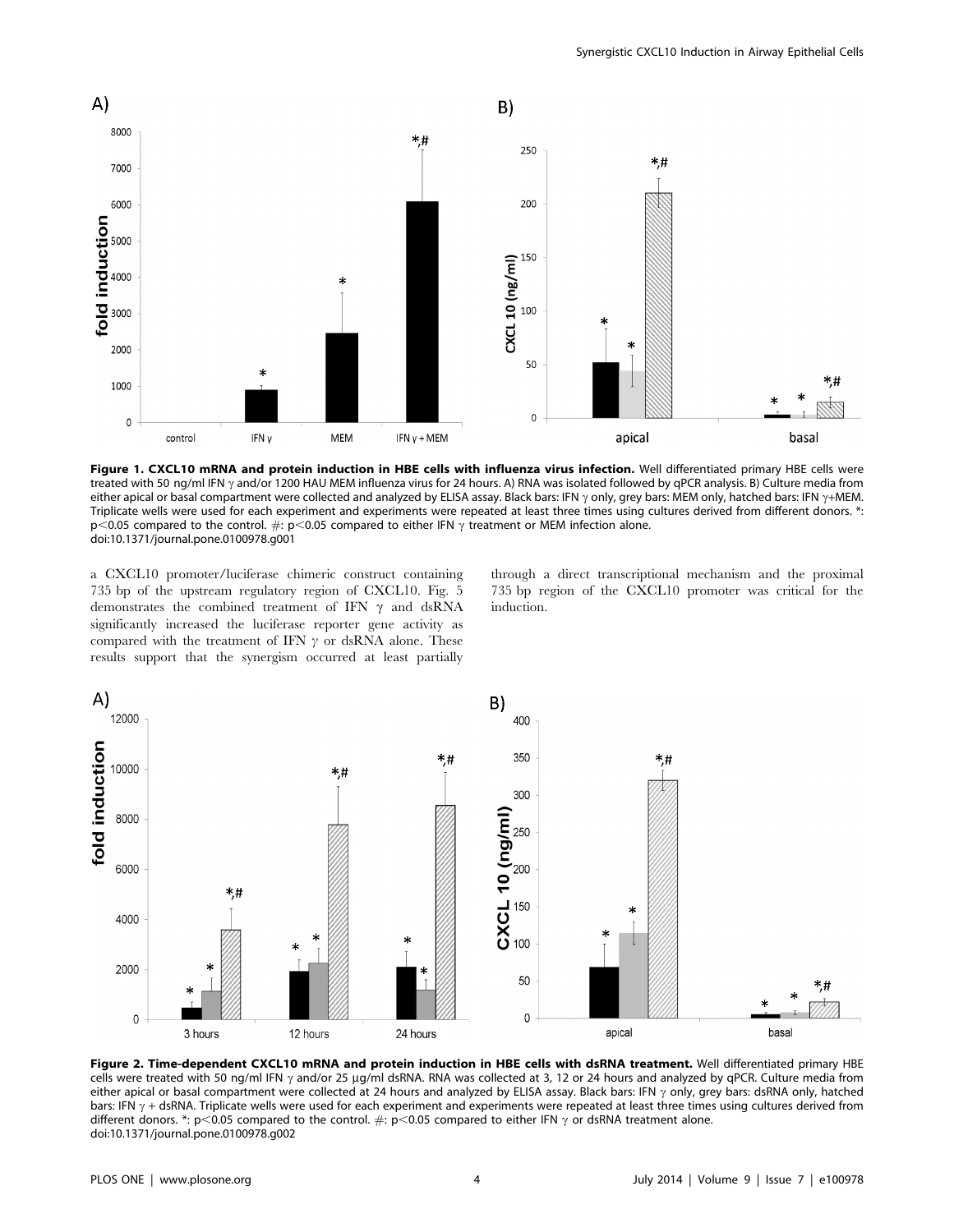

Figure 3. CXCL10 mRNA and protein induction in BALB/c lungs. BALB/c mice were treated with 5  $\mu$ g/ml IFN  $\gamma$  and/or 2 mg dsRNA (dsR). Twenty four hours later, bronchoalveolar lavage fluid and trachea and lungs were harvested. N = 3 per condition. Values are presented as the mean  $\pm$ SE. A) Total RNA was isolated from the trachea and lungs followed by qPCR. B) CXCL10 protein was assayed in BAL fluid using an ELISA. Samples were normalized to BAL returned volume. \*: p<0.05 compared to the control.  $\#:$  p<0.05 compared to either IFN  $\gamma$  or dsRNA treatment alone. doi:10.1371/journal.pone.0100978.g003

## Synergistic stimulation of CXCL10 was mediated by NFkB pathway

Because both NFkB and ISRE sites were present in this cloned CXCL10 promoter region, we further tested NFkB and STAT pathways in this synergism as both pathways have been shown to be responsible for CXCL10 gene expression. Indeed, the specific inhibitor targeting the kinase either upstream of NFkB (IkB kinase) or STAT1 (JAK) significantly blocked CXCL10 induction by IFN  $\gamma$ , by dsRNA, or by the combined treatment (Fig. 6A), which confirms the indispensable role of both pathways in



Figure 4. The synergism between IFN  $\gamma$  and dsRNA(dsR) was independent of IFNAR. A) HBE cells were treated with 2.5 µg/ml of either an isotype control antibody (black bar) or a monoclonal neutralizing antibody IFNAR (Grey bar) for one hour prior to the addition of 50 ng/ml IFN  $\gamma$  and/ or 25 µg/ml dsRNA for 24 hours. RNA was isolated followed by qPCR. NS: not significant. \$: p<0.05. isotype control antibody vs. IFNAR. B) Primary MTE cells isolated from either wild-type (black bar) or IFNAR deficient (grey bar) mice were grown in vitro and treated with 50 ng/ml IFN  $\gamma$  and/or 25  $\mu$ q/ml dsRNA for 24 hours. RNA was isolated followed by qPCR. NS: not significant. \$: p<0.05. wild-type vs. IFNAR deficient. Triplicate wells were used for each experiment and the experiment was repeated at least three times. doi:10.1371/journal.pone.0100978.g004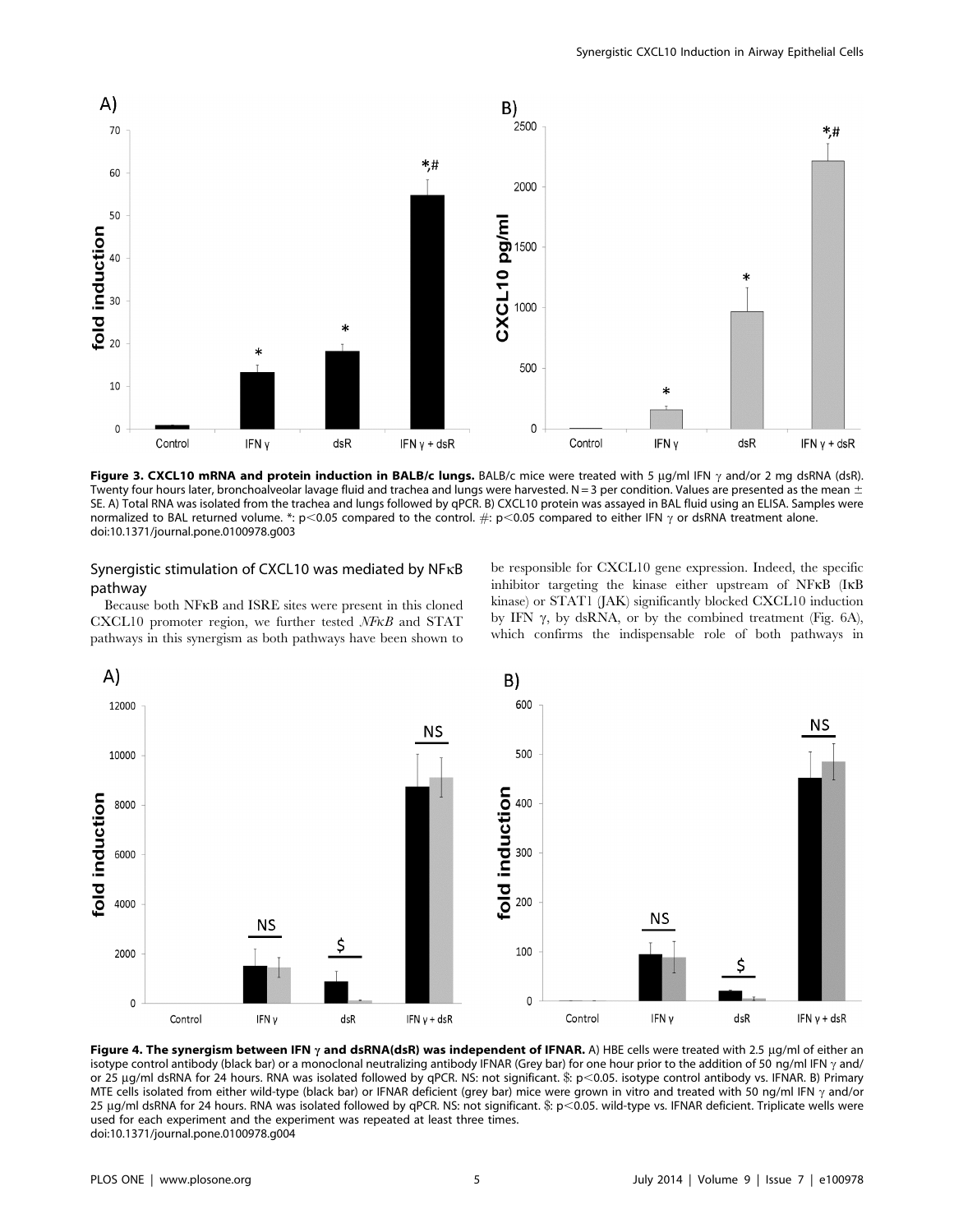

Figure 5. CXCL10 promoter constructs and luciferase assay in HBE cells. CXCL10 promoter-reporter gene activity in response to 50 ng/ml IFN  $\gamma$  and/or 25 ug/ml dsRNA (dsR) for 24 hours. Triplicate wells were used for each experiment and experiments were repeated at least three times. Values are expressed as the mean  $\pm$  SE. \*: p<0.05 compared to the control.  $\#$ : p<0.05 compared to either IFN  $\gamma$  or dsRNA treatmen alone. doi:10.1371/journal.pone.0100978.g005

regulating CXCL1 expression. When the signaling pathway was further examined, the treatment of IFN  $\gamma$  or dsRNA alone was found to induce robust degradation of IkB, a surrogate of the activation of NFkB pathway which is initiated by the reaction catalyzed by IkB kinase. And the combined treatment resulted in much greater IkB degradation as compared to the single treatment (Fig. 6B). In contrast, despite the activation of STAT1A and STAT1B by these treatments, no synergism was observed (Fig. 6B). Therefore, the synergism of IFN  $\gamma$  and dsRNA on CXCL10 expression was mediated by NFkB pathway.

#### **Discussion**

Airway epithelial lining is the first defense against respiratory viral infection. In this study, we seek to understand the modulation of an important chemokine-CXCL10 by the combined effects of IFN  $\gamma$  and viral infection. This is the first report documenting the observation and mechanism underlying the synergism between IFN  $\gamma$  and viral infection (or dsRNA treatment) in airway epithelial cells. IFN  $\gamma$  is a type II interferon and oftentimes elevated in the context of viral infection. It is generally accepted that direct innate antiviral defense is mediated by type I IFN. Indeed, we and others have shown that dsRNA (or virus)-induced epithelial derived type I IFN plays critical role in the airway antiviral defense [16,21,22]. In the present study, we demonstrate the synergy between dsRNA- and IFN  $\gamma$ -induced signaling in the regulation of CXCL10. Interestingly, although dsRNA-induced CXCL10 depended on type I IFN pathway, the synergy between dsRNA and IFN  $\gamma$  was completely independent of it in both human and mouse epithelial cells. This lack of dependence was not due to the remaining residue of the IFNAR functionality in the antibody neutralization assay, because the epithelial cells from IFNAR deficient mice used in the Fig. 4A still preserved the synergistic response despite the loss of entire IFNAR expression. Thus, in the presence of IFN  $\gamma$ , dsRNA (or virus)-induced signaling is very likely to be altered, which emphasizes the importance of studying the pathway crosstalk as demonstrated in the present study.

Previous studies have demonstrated that IFN  $\gamma$  in conjunction with different pro-inflammatory molecules leads to a synergistic and dramatic induction of CXCL10 in a variety of cell types including keratinocytes, macrophages, endothelial cells and smooth muscle cells [6,8,9,12]. Several of these studies have demonstrated that the transcription factor, NF-kB, is involved in CXCL10 induction in a variety of systems [7–9]. In contrast, very few studies have demonstrated that CXCL10 induction is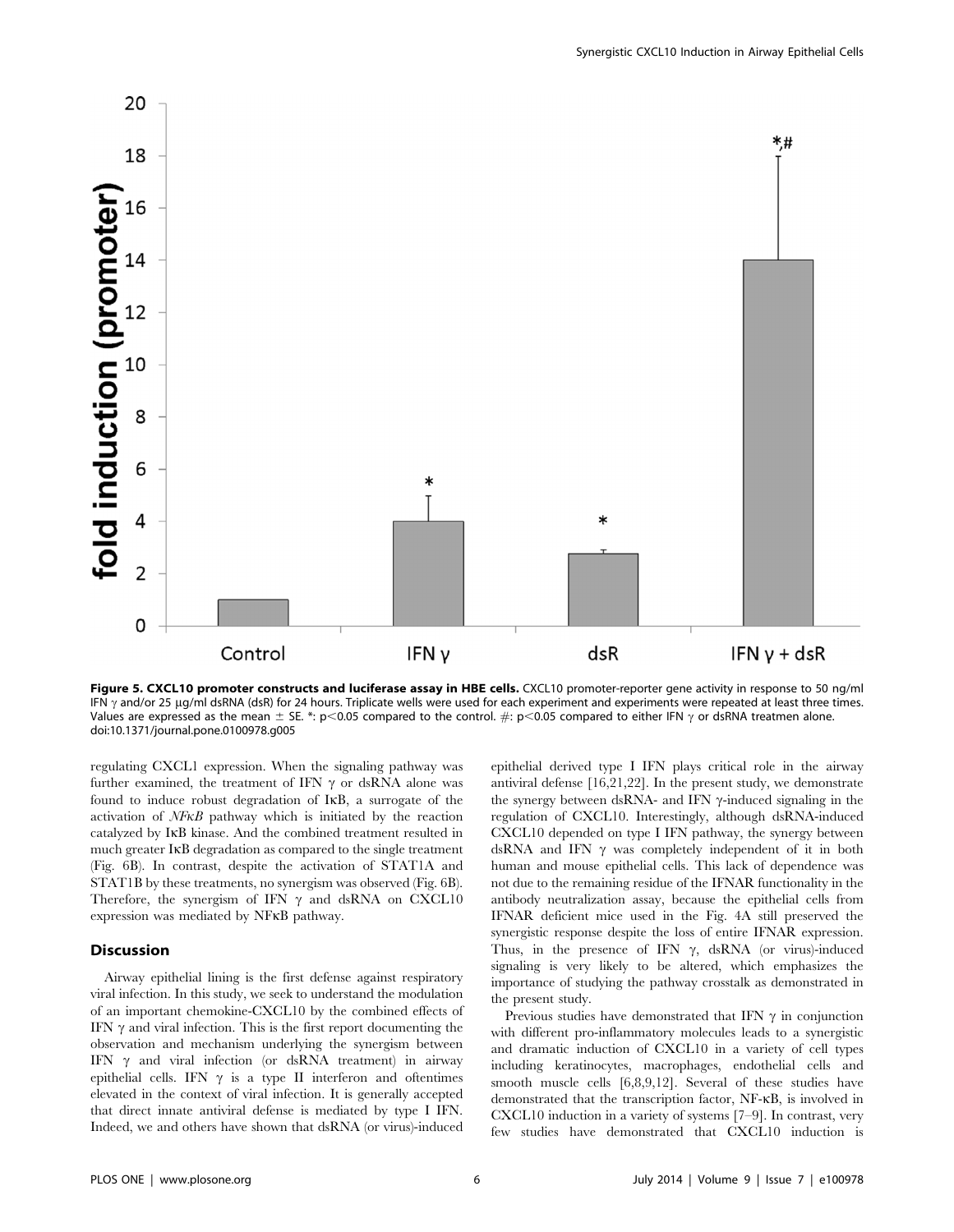

Figure 6. NFKB-dependent signaling is responsible for the synergism between IFN  $\gamma$  and dsRNA (dsR). A) Well differentiated primary HBE cells were treated with 50 ng/ml IFN  $\gamma$  and/or 25 ug/ml dsRNA for 24 hours in the presence or absence of IkB kinase or JAK inhibitor. RNA was isolated followed by qPCR. Solvent Control: black bar; IKB kinase inhibitor: grey bar; JAK inhibitor: light grey bar. \$: p<0.05. Inhibitor treatment vs. solvent control. B) Cells were treated with 50 ng/ml IFN  $\gamma$  and/or 25 µg/ml dsRNA for 3 hours. Cellular protein was collected and analyzed by western blot analysis. Actin was used as a loading control. pSTAT1: phosphorylated STAT1. This is the representative image from three replicates. doi:10.1371/journal.pone.0100978.g006

dependent on an ISRE site in the promoter region. Kanda and coworkers found substance P and IFN  $\gamma$  induced synergism of CXCL10 in human keratinocytes was dependent on an ISRE site and two NF- $\kappa$ B sites in the CXCL10 promoter located  $-210$  to  $-$ 221 of the transcription start site [12]. In addition, Majumder and co-workers found evidence that IFN  $\gamma$  and TNF  $\alpha$  act in synergy via p48 complexes with  $STAT-1\alpha$  binding to this same ISRE site in the CXCL10 promoter of human fibrosarcoma lines [23]. Evidence that similar synergism occurs at the transcriptional level in mouse cells has been demonstrated in a small number of in vitro studies [13,24]. Using the murine fibroblast NIH 3T3 cell line, Ohmoir and co-workers established that an ISRE site and one of two NF-kB sites in a 243 bp fragment flanking the transcription start site of the murine CXCL10 gene were critical for IFN  $\gamma$  and TNF  $\alpha$  induced synergy [24]. Our study has further extended these studies to the airway epithelial system in the context of viral infection, and the results apparently support the importance of NFkB.